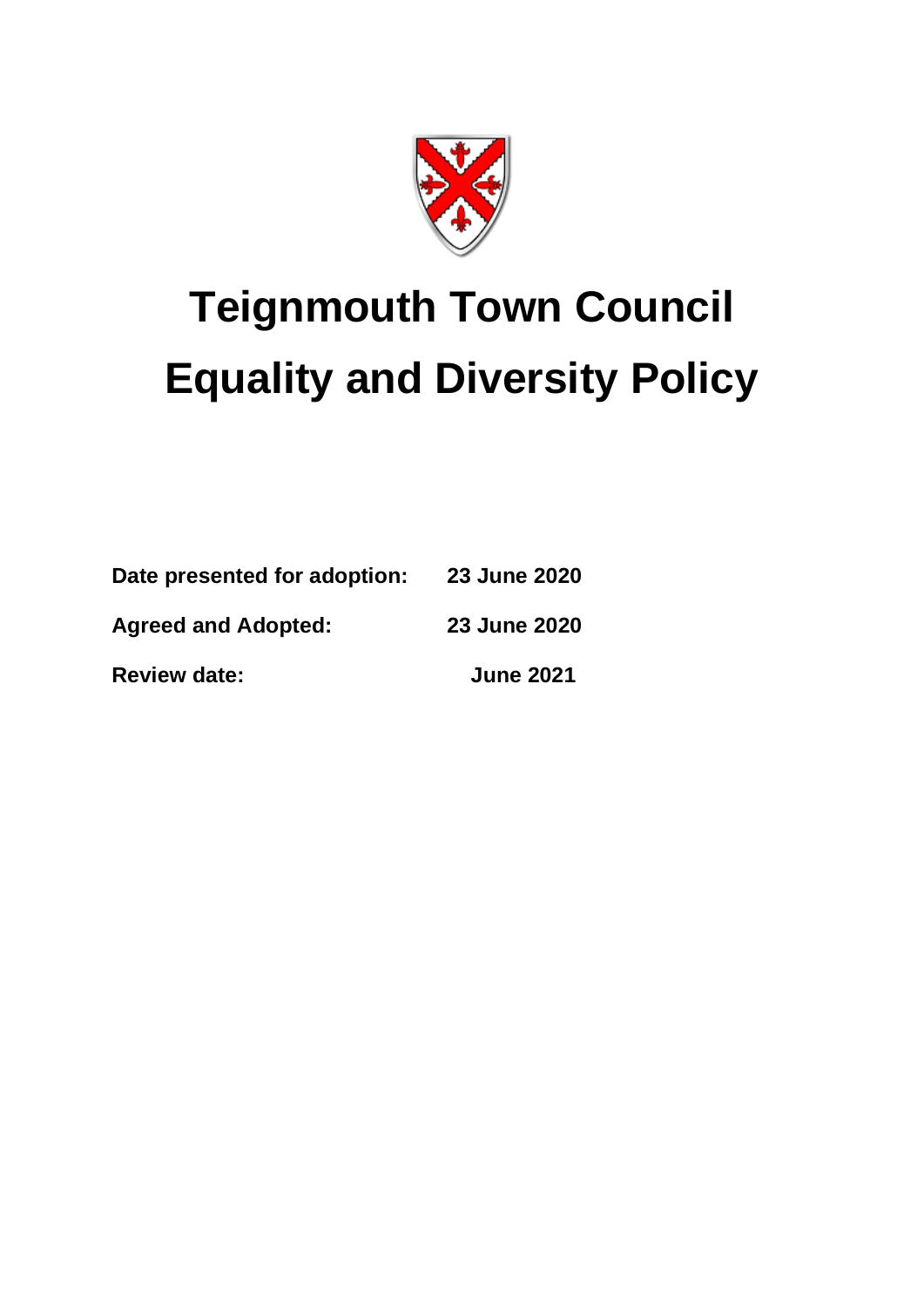# **Teignmouth Town Council Teignmouth Equality and Diversity Policy**

# **1 Introduction**

The Equality Act 2010 came into force in October 2010. The legislation covers a prescribed set of protected characteristics, including age, disability, gender reassignment, marriage, civil partnership, pregnancy and maternity, race, religion or religious beliefs, sex and sexual orientation.

The Equality Act 2010 also covers prohibited conduct including discrimination, adjustments for people with disabilities, victimisation and harassment; services and public contracts; premises; employment; contracts and, advancement of equality. The latter provision specifies a public sector equality duty, which applies to town and parish councils.

There are a number of statutory Codes of Practice for which advice and guidance can be sought:-

- The Equality Act 2010 Code of Practice on Services, Public Functions and Associations.
- The Equality Act 2010 Code of Practice on Employment
- The Equality Act 2010 Code of Practice on Equal Pay.

# **2 Policy**

Teignmouth Town Council is committed to promoting equality and diversity, providing an inclusive and supportive environment for all. In the implementation of this policy the town council will:

- $\triangleright$  Ensure that everyone is treated solely on the basis of their abilities and potential, regardless of race, colour, nationality, ethnic origins, religious or political belief or affiliation, age, gender, gender reassignment, marital status, sexual orientation, disability, socio economic background, or any other characteristic as listed within legislation.
- $\triangleright$  Promote diversity and equality and value the contributions made by individuals and groups of people from diverse cultural, ethnic, socio economic and other distinctive backgrounds.
- ➢ Challenge any inequality and less favourable treatment wherever practicable.
- ➢ Promote greater participation of under–represented groups by encouraging positive action to address inequality and promote an environment free of harassment and bullying on any grounds in relation to all staff, councillors, contractors, customers, and anyone who visits the council offices, other council owned or leased premises or anyone who attends meetings.

# **3 Commitment to Equality and Diversity**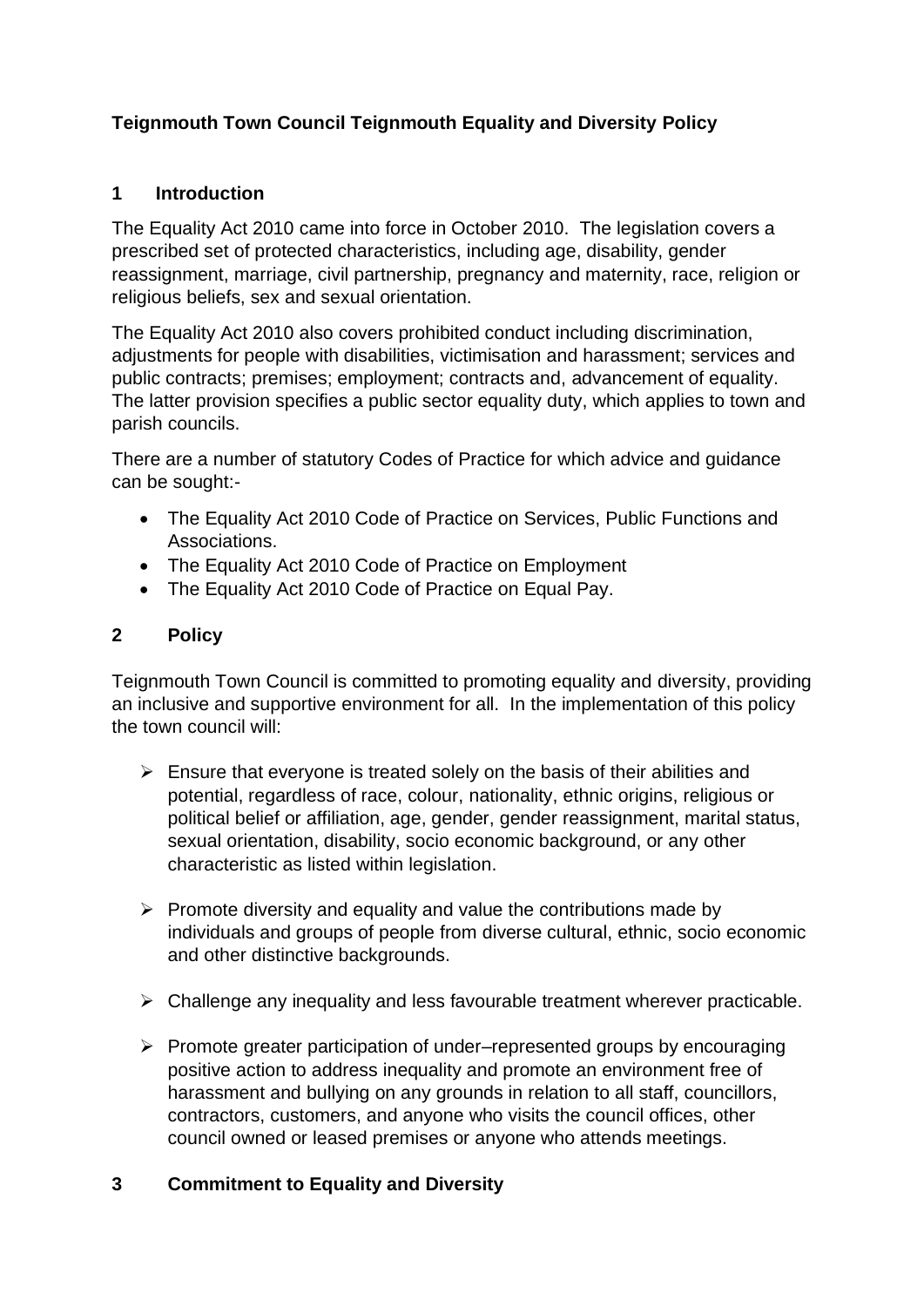Teignmouth Town Council is committed to:

- eliminating unlawful discrimination, harassment and victimisation
- advancing equality of opportunity between different groups
- fostering good relations between different groups.

Teignmouth Town Council aims to be;

- accessible
- accountable
- fair
- inclusive
- proactive
- professional
- responsible
- transparent

Teignmouth Town Council is committed to achieving equality of opportunity and valuing diversity in all areas of work. Through delivery of the services offered ensuring that they are accessible to all and that there is full recognition of the diversity of peoples' needs. Added to which, the town council's leadership role, working with and alongside partners to promote the importance of treating every individual with dignity and respect.

# **4 Scope of the Policy**

This policy is designed to value diversity and to ensure equality of opportunity and access to services and that no one receives less favourable treatment on the grounds of:

Race Gender reassignment **Disability** Sex Sexual orientation Age Religion or belief Caring for others Trade Union or political activities Pregnancy and Maternity Marriage and Civil partnership

This list is by no means exhaustive.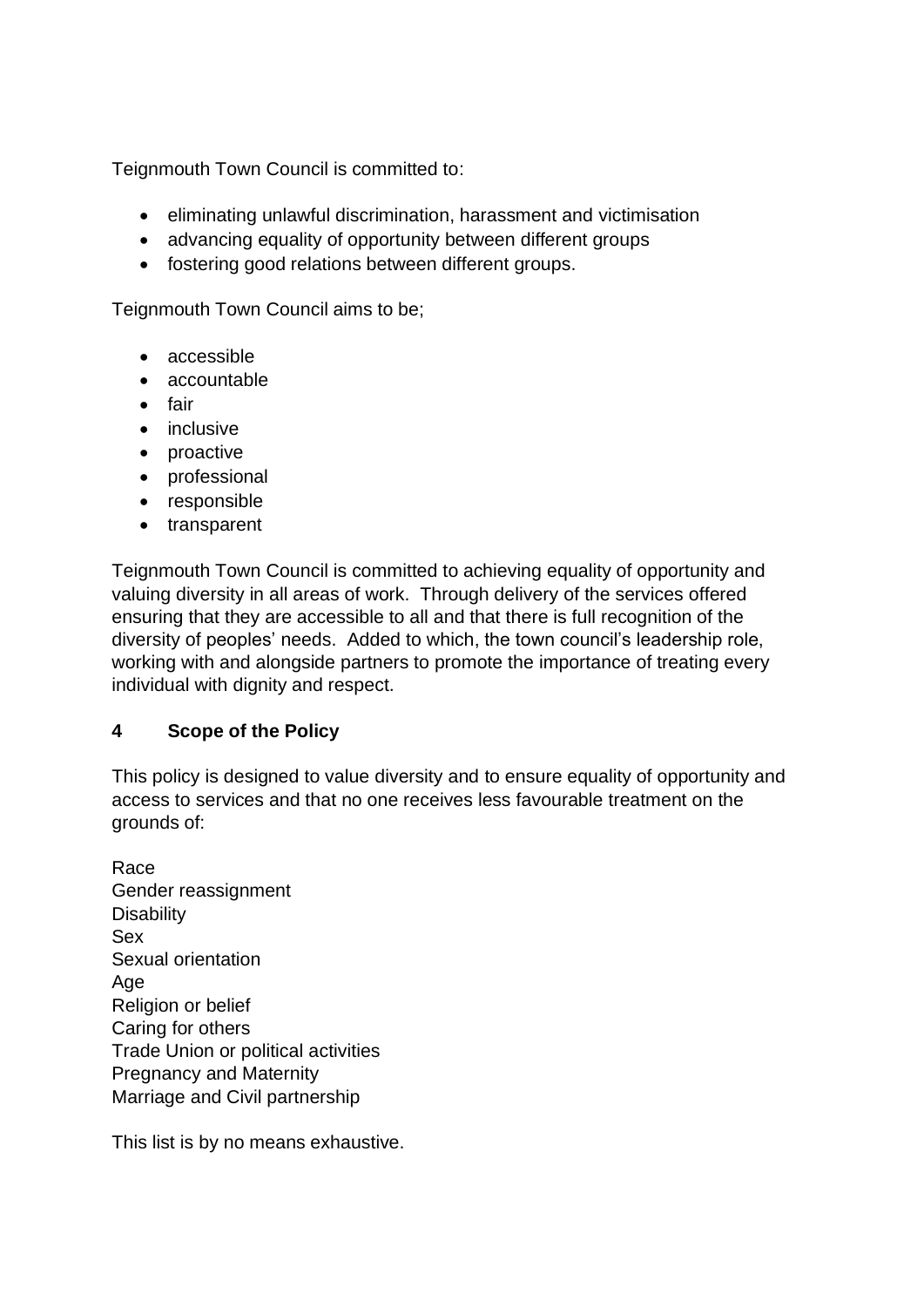# **5 Objectives of the Policy**

### **5.1 To improve delivery, information and access to services we will:**

- a) Make sure that all employees, contractors and users of any of our services are informed about our Equality and Diversity Policy
- b) Apply equal opportunities principles to work undertaken for the council by external contractors, other organisations in receipt of council funding (grants) and in work with our partners
- c) Rectify any elements of our work which have the potential for discrimination and prejudice.

# **5.2 To promote equality and diversity with other partners we will:**

Promote tolerance and respect between diverse groups and individuals.

Acknowledge and celebrate, wherever possible, the variety of lifestyles and cultures within the town.

Challenge all forms of discriminations with the town council and wider community.

Support the development of communities and assist them in challenging discrimination, harassment, bullying and violence.

# **5.3 Responsibility and Liability**

All members of staff and Councillors remain personally responsible for ensuring that they act within the law. The Town Clerk is responsible for ensuring that staff perform their duties in a lawful manner and that proper training and support is provided accordingly. In certain circumstances the Town Council as the 'body corporate' could be vicariously liable for actions carried out by staff purportedly in the Town Council's name. Any member of staff or Councillor may be personally liable if, whilst on Council business and despite training and guidance from the Council, they behave illegally in respect of the equalities Act 2010.

# **5.4 Training**

Training for staff and Councillors in Equality and Diversity and the Equalities Act 2010 is to be arranged by the Town Clerk.

#### **6 Equality Aims**

i. Teignmouth Town Council will not permit unlawful age discrimination.